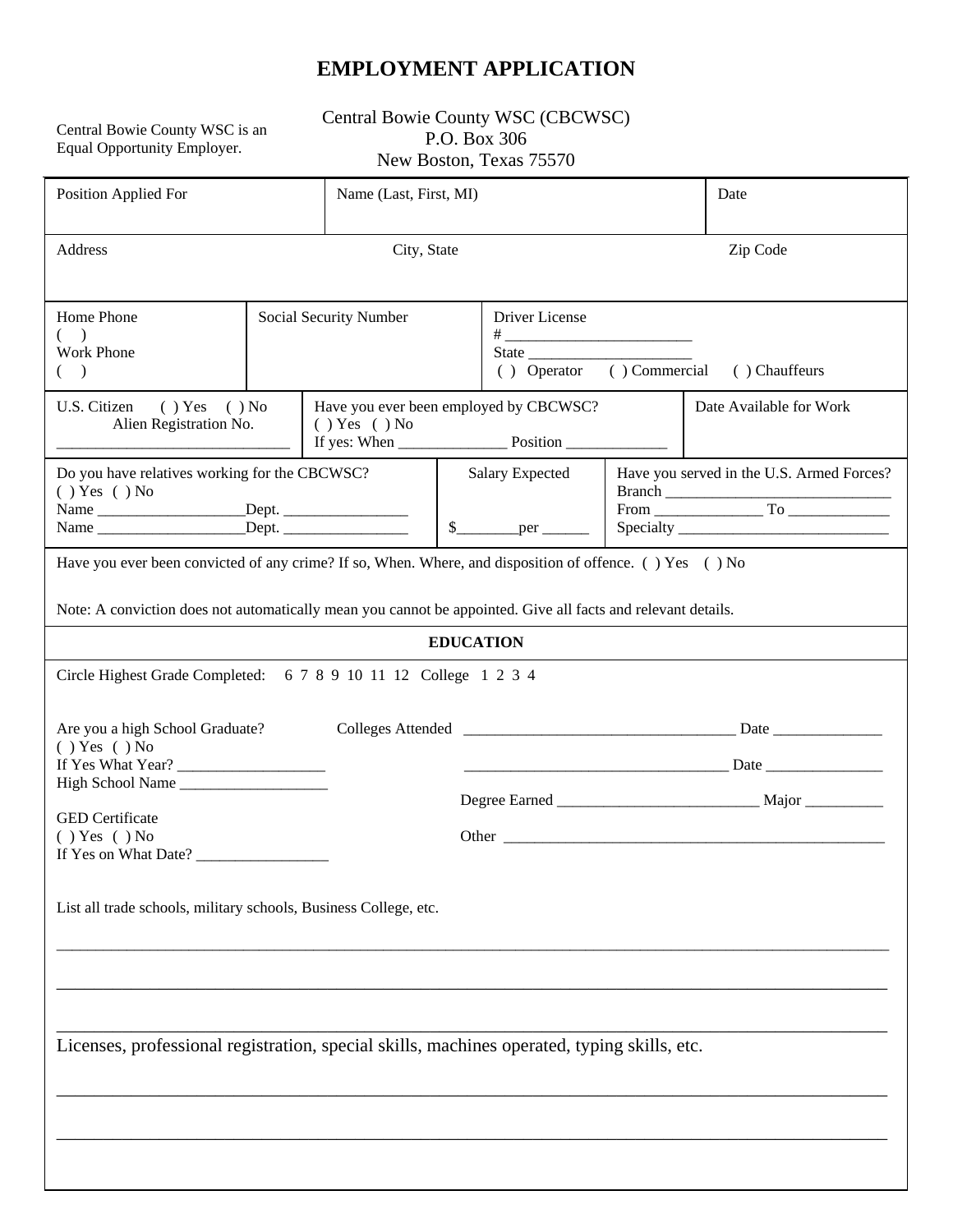Beginning with the most recent, list below the last four jobs held (with in the last ten years) and include your present employer, if employed. Include military and specifically describe various duties performed.

| Name of Company and Address  | Dates employed (Mo. /Yr.) | Position Held                                                                       |  |  |
|------------------------------|---------------------------|-------------------------------------------------------------------------------------|--|--|
|                              | From<br>To                | Describe in detail the work you did. (equipment                                     |  |  |
| Type of Business             | Salary                    | operated, skills employed, etc.)                                                    |  |  |
|                              | <b>Starting</b><br>Last   |                                                                                     |  |  |
| Name and Title of Supervisor | Reason for leaving        |                                                                                     |  |  |
| Phone:                       |                           |                                                                                     |  |  |
| Name of Company and Address  | Dates employed (Mo. /Yr.) | <b>Position Held</b>                                                                |  |  |
|                              | To<br>From                | Describe in detail the work you did. (equipment<br>operated, skills employed, etc.) |  |  |
| Type of Business             | Salary                    |                                                                                     |  |  |
|                              | <b>Starting</b><br>Last   |                                                                                     |  |  |
| Name and Title of Supervisor | Reason for leaving        |                                                                                     |  |  |
| Phone:                       |                           |                                                                                     |  |  |
| Name of Company and Address  | Dates employed (Mo. /Yr.) | <b>Position Held</b>                                                                |  |  |
|                              | To<br>From                | Describe in detail the work you did. (equipment                                     |  |  |
| Type of Business             | Salary                    | operated, skills employed, etc.)                                                    |  |  |
|                              | <b>Starting</b><br>Last   |                                                                                     |  |  |
| Name and Title of Supervisor | Reason for leaving        |                                                                                     |  |  |
| Phone:                       |                           |                                                                                     |  |  |
| Name of Company and Address  | Dates employed (Mo. /Yr.) | <b>Position Held</b>                                                                |  |  |
|                              | From<br>To                | Describe in detail the work you did. (equipment                                     |  |  |
| Type of Business             | Salary                    | operated, skills employed, etc.)                                                    |  |  |
|                              | <b>Starting</b><br>Last   |                                                                                     |  |  |
| Name and Title of Supervisor | Reason for leaving        |                                                                                     |  |  |
| Phone:                       |                           |                                                                                     |  |  |

May we contact your present employer and previous employers?

( ) Yes ( ) No If no, explain:

The Facts set forth in this application for employment are true and complete; I understand that if employed, false statements on this application shall be considered sufficient cause for dismissal.

 \_\_\_\_\_\_\_\_\_\_\_\_\_\_\_\_\_\_\_\_\_\_\_\_\_\_\_\_\_\_\_\_\_\_\_\_\_\_ \_\_\_\_\_\_\_\_\_\_\_\_\_\_\_\_\_\_\_\_\_\_\_\_\_\_\_ Signature of Applicant Date